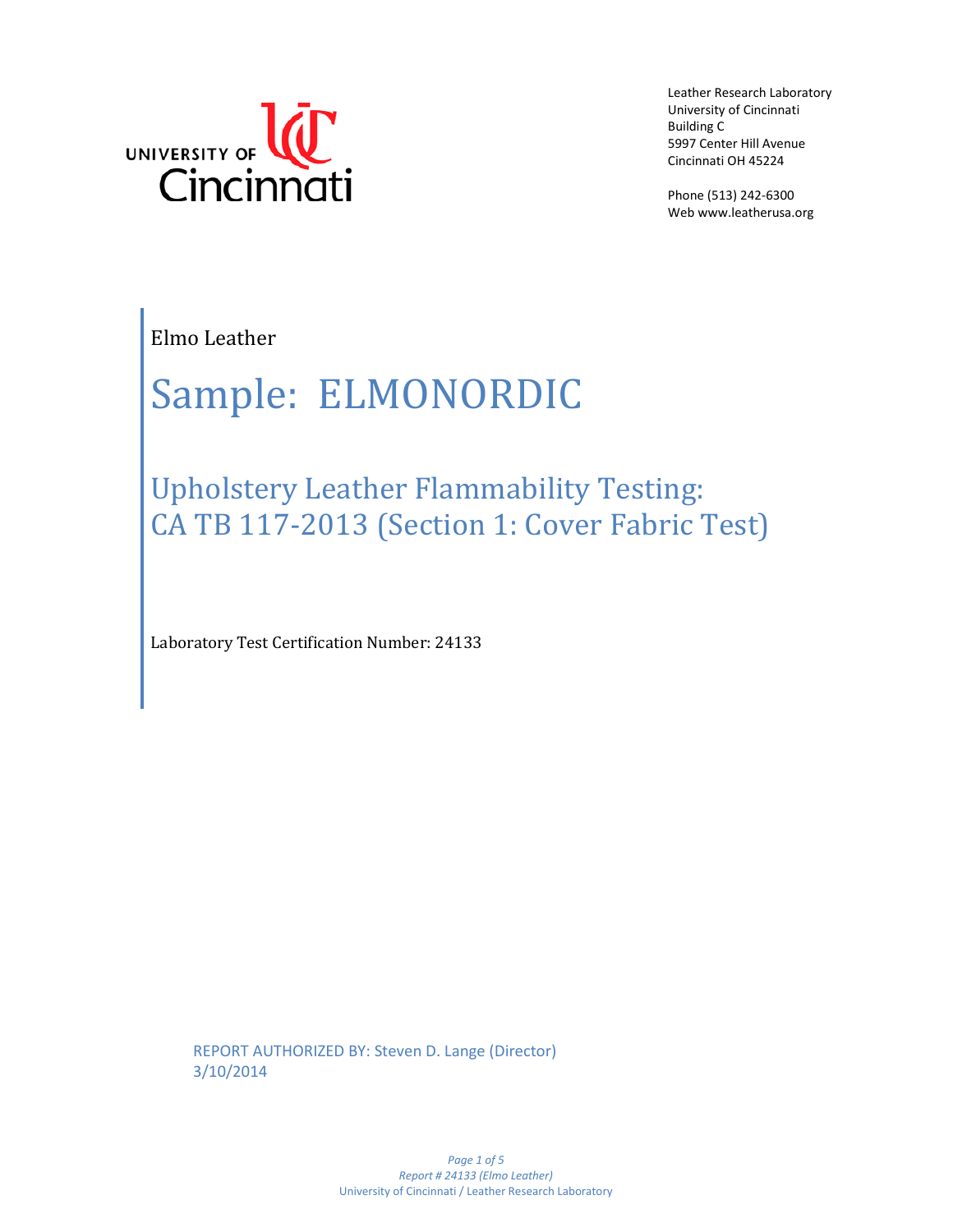# **SAMPLE INFORMATION**

| Client:                              | Elmo Leather                                                                                                                                                                                                                                                                                                                                                                          |
|--------------------------------------|---------------------------------------------------------------------------------------------------------------------------------------------------------------------------------------------------------------------------------------------------------------------------------------------------------------------------------------------------------------------------------------|
| Address:                             | 622 N. Hamilton Street<br>High Point, NC 27260                                                                                                                                                                                                                                                                                                                                        |
| Contact:                             | Andy Smith                                                                                                                                                                                                                                                                                                                                                                            |
| Upholstery<br>Cover Material:        | <b>ELMONORDIC</b>                                                                                                                                                                                                                                                                                                                                                                     |
| Date received                        | February 25, 2014                                                                                                                                                                                                                                                                                                                                                                     |
| <b>Test Requested</b><br>& Performed | Smolder Resistance as per TECHNICAL BULLETIN 117-2013, Requirements, Test<br>Procedure and Apparatus for Testing the Smolder Resistance of Materials Used<br>in Upholstered Furniture, Section 1 Cover Fabric Test<br>Reference: ASTM E1353-08ae1<br>Ignition source: SRM 1196 Cigarette<br>Standard Substrate Material: Non FR polyurethane foam, density 1.8+ 0.1lb/ft <sup>3</sup> |

# **SUMMARY OF RESULTS**

| Sample            | <b>Test</b>             | <b>Results</b> |  |  |
|-------------------|-------------------------|----------------|--|--|
| <b>ELMONORDIC</b> | TB 117-2013 (Section 1) | <b>PASS</b>    |  |  |

Steven D. Lange

Wadin Ednmez

Steven Lange Kadir Donmez Director Sr. Research Associate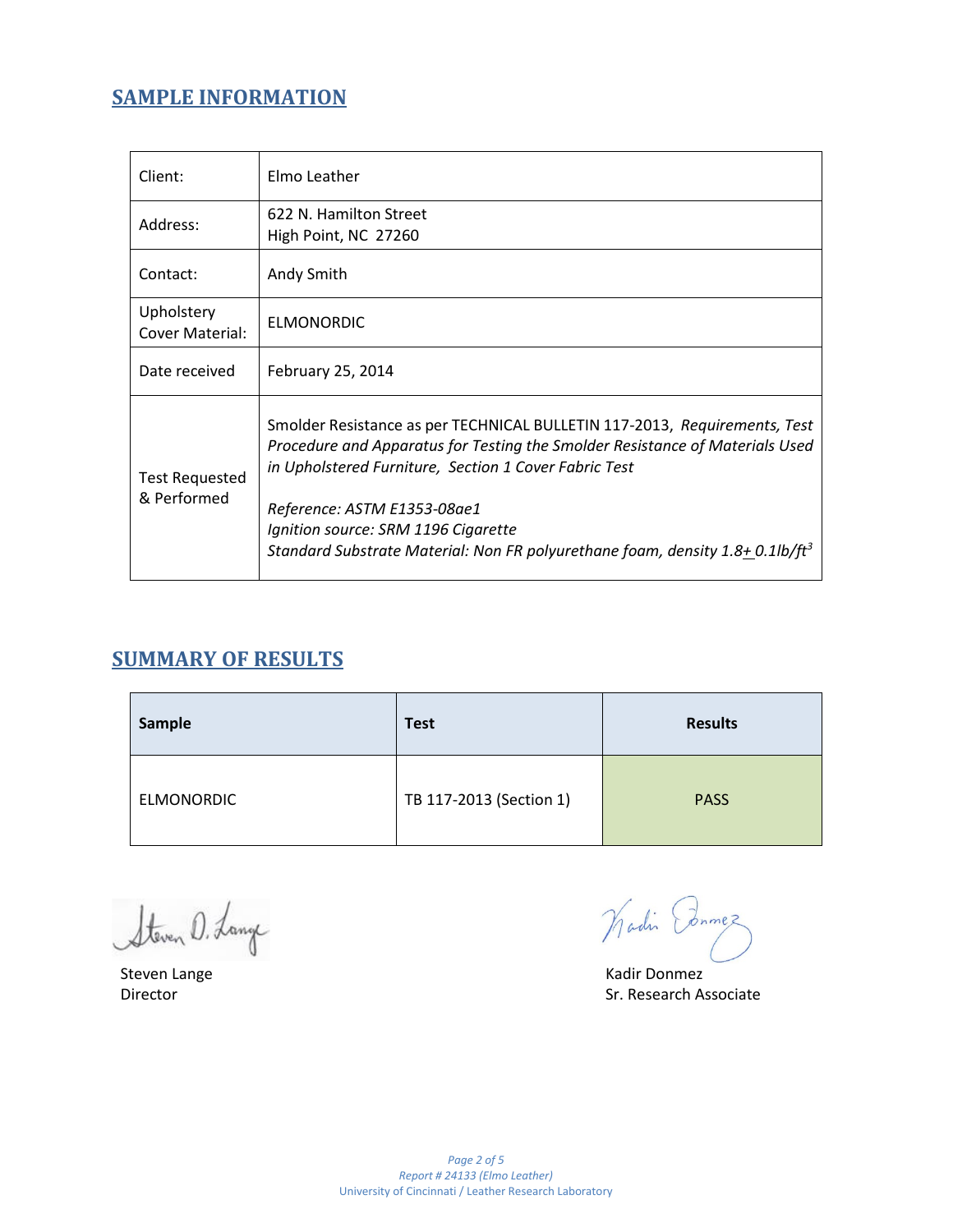| Received: 02/25/2014                                                                                                                                                                                                                                                                                                                                                                                                                                                                                                                                  |                                                                |                          | Completed: 03/10/2014<br><b>PO#: N/A</b>                                                        |  |                                                             | <b>Test Report #: 24133</b> |                                                        |  |  |
|-------------------------------------------------------------------------------------------------------------------------------------------------------------------------------------------------------------------------------------------------------------------------------------------------------------------------------------------------------------------------------------------------------------------------------------------------------------------------------------------------------------------------------------------------------|----------------------------------------------------------------|--------------------------|-------------------------------------------------------------------------------------------------|--|-------------------------------------------------------------|-----------------------------|--------------------------------------------------------|--|--|
| <b>Client's Sample Identification: ELMONORDIC</b>                                                                                                                                                                                                                                                                                                                                                                                                                                                                                                     |                                                                |                          |                                                                                                 |  |                                                             |                             |                                                        |  |  |
| Tested For: Andy Smith of Elmo Leather                                                                                                                                                                                                                                                                                                                                                                                                                                                                                                                |                                                                |                          |                                                                                                 |  |                                                             |                             |                                                        |  |  |
| CA TB 117-2013 (Section 1- Cover Fabric Test)<br><b>TEST PERFORMED:</b>                                                                                                                                                                                                                                                                                                                                                                                                                                                                               |                                                                |                          |                                                                                                 |  |                                                             |                             |                                                        |  |  |
|                                                                                                                                                                                                                                                                                                                                                                                                                                                                                                                                                       |                                                                |                          |                                                                                                 |  |                                                             |                             |                                                        |  |  |
| <b>INITIAL</b><br>Specimen                                                                                                                                                                                                                                                                                                                                                                                                                                                                                                                            | <b>Char Length</b><br>On vertical Panel<br>(inches)            |                          | Self-Extinguished<br>(SE)<br>(Yes / No)                                                         |  | Smoldering beyond 45<br>minutes (SB45)<br>(Yes / No)        |                             | <b>Transition to open</b><br>flame (TOF)<br>(Yes / No) |  |  |
| #1                                                                                                                                                                                                                                                                                                                                                                                                                                                                                                                                                    |                                                                | 0.157                    | <b>YES</b>                                                                                      |  | NO.                                                         |                             | NO.                                                    |  |  |
| #2                                                                                                                                                                                                                                                                                                                                                                                                                                                                                                                                                    |                                                                | 0.276                    | <b>YES</b>                                                                                      |  | NO.                                                         |                             | NO.                                                    |  |  |
| #3                                                                                                                                                                                                                                                                                                                                                                                                                                                                                                                                                    |                                                                | 0.197                    | <b>YES</b>                                                                                      |  | NO                                                          |                             | NO.                                                    |  |  |
|                                                                                                                                                                                                                                                                                                                                                                                                                                                                                                                                                       |                                                                |                          |                                                                                                 |  |                                                             |                             |                                                        |  |  |
| <b>REPLACEMENT</b><br>Specimen                                                                                                                                                                                                                                                                                                                                                                                                                                                                                                                        | <b>Char Length</b><br><b>On vertical Panel</b><br>(inches)     |                          | Self-Extinguished<br>(SE)<br>(Yes / No)                                                         |  | <b>Smoldering beyond 45</b><br>minutes (SB45)<br>(Yes / No) |                             | <b>Transition to open</b><br>flame (TOF)<br>(Yes / No) |  |  |
| #1                                                                                                                                                                                                                                                                                                                                                                                                                                                                                                                                                    |                                                                | $-$                      |                                                                                                 |  |                                                             |                             | $-$                                                    |  |  |
| #2                                                                                                                                                                                                                                                                                                                                                                                                                                                                                                                                                    |                                                                | Ξ.                       | $-$                                                                                             |  | Ξ.                                                          |                             | $-$                                                    |  |  |
| #3                                                                                                                                                                                                                                                                                                                                                                                                                                                                                                                                                    |                                                                | --                       | $-$                                                                                             |  | $\overline{a}$                                              |                             | $\overline{\phantom{a}}$                               |  |  |
|                                                                                                                                                                                                                                                                                                                                                                                                                                                                                                                                                       |                                                                |                          |                                                                                                 |  |                                                             |                             |                                                        |  |  |
| <b>Char Length</b><br><b>REPEAT TESTS</b><br><b>On vertical Panel</b><br>Specimen<br>(inches)                                                                                                                                                                                                                                                                                                                                                                                                                                                         |                                                                |                          | Self-Extinguished<br>(SE)<br>(Yes / No)                                                         |  | Smoldering beyond 45<br>minutes (SB45)<br>(Yes / No)        |                             | <b>Transition to open</b><br>flame (TOF)<br>(Yes / No) |  |  |
| #1                                                                                                                                                                                                                                                                                                                                                                                                                                                                                                                                                    |                                                                | Ξ.                       |                                                                                                 |  | Ξ.                                                          |                             | $-$                                                    |  |  |
| #2                                                                                                                                                                                                                                                                                                                                                                                                                                                                                                                                                    |                                                                | Ξ.                       | $\overline{\phantom{a}}$                                                                        |  | --                                                          |                             | $-$                                                    |  |  |
| #3                                                                                                                                                                                                                                                                                                                                                                                                                                                                                                                                                    |                                                                | $\overline{\phantom{a}}$ | $-$                                                                                             |  | $\overline{\phantom{a}}$                                    |                             | $-$                                                    |  |  |
|                                                                                                                                                                                                                                                                                                                                                                                                                                                                                                                                                       | $\sim$<br>$\overline{\phantom{a}}$<br>$\overline{a}$<br>$-$    |                          |                                                                                                 |  |                                                             |                             |                                                        |  |  |
| PASS/FAIL CRITERIA : A material is considered to pass or fail based on the following criteria:<br>A single mock-up test specimen fails to meet the requirements of this test procedure if any of the following criteria<br>1)<br>occurs:<br>The mock-up test specimen continues to smolder after the 45 minute test duration;<br>a)<br>A char develops more than 1.8 inches (45 mm) in any direction from the cigarette on the cover fabric measured<br>b)<br>from its nearest point.<br>The mock-up test specimen transitions to open flaming.<br>c) |                                                                |                          |                                                                                                 |  |                                                             |                             |                                                        |  |  |
| The cover fabric passes the test if three initial mock-up specimens pass the test, i.e., the cigarettes burn their full<br>2)<br>length and the mock-ups are no longer smoldering.<br>If more than one initial specimen fails, the cover fabric fails the test.<br>3)                                                                                                                                                                                                                                                                                 |                                                                |                          |                                                                                                 |  |                                                             |                             |                                                        |  |  |
| 4)                                                                                                                                                                                                                                                                                                                                                                                                                                                                                                                                                    |                                                                |                          | If any one of the three initial specimens fails, repeat the test on additional three specimens. |  |                                                             |                             |                                                        |  |  |
| If all three additional specimens pass the test, the cover fabric passes the test. If any one of the additional three<br>5)<br>specimens fails, the cover fabric fails the test.                                                                                                                                                                                                                                                                                                                                                                      |                                                                |                          |                                                                                                 |  |                                                             |                             |                                                        |  |  |
| <b>CONCLUSION:</b>                                                                                                                                                                                                                                                                                                                                                                                                                                                                                                                                    | Based on the above PASS / FAIL Criteria, the item tested: PASS |                          |                                                                                                 |  |                                                             |                             |                                                        |  |  |
| We certify that the above results were obtained after testing specimens in accordance with the<br><b>CERTIFICATION:</b><br>procedures and equipment specified by TB 117-2013 (Section 1).                                                                                                                                                                                                                                                                                                                                                             |                                                                |                          |                                                                                                 |  |                                                             |                             |                                                        |  |  |
| University Of Cincinnati / Leather Research Laboratory<br><b>Kadir Donmez</b>                                                                                                                                                                                                                                                                                                                                                                                                                                                                         |                                                                |                          |                                                                                                 |  |                                                             |                             |                                                        |  |  |
|                                                                                                                                                                                                                                                                                                                                                                                                                                                                                                                                                       |                                                                |                          |                                                                                                 |  |                                                             |                             |                                                        |  |  |

## **Table 1. FLAMMABILITY – TB117-2013 (Section 1- Cover Fabric Test)**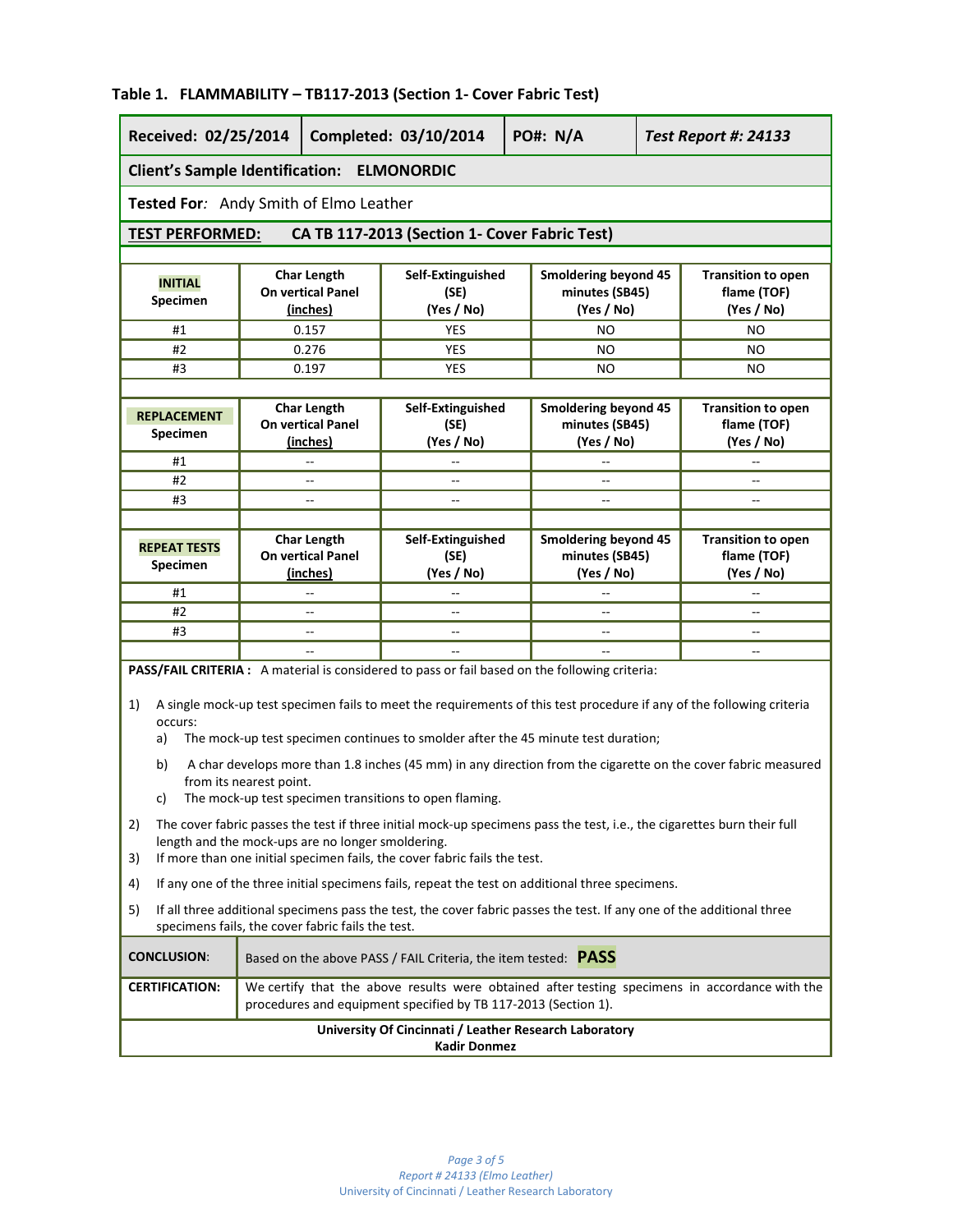# **EXPLANATIONS:**

- **Initial:** These are the first 3 cigarettes where the results could be sufficient to draw test conclusion.
- **Replacement:** If any of the initial cigarettes self-extinguish before burning their complete length, a new test is conducted with a fresh cigarette.
- **Repeat Test:** Depending on the initial or replacement results, 3 repeat tests might be required to draw a conclusion.
- **Codes Used:** SE = Self-Extinguished SB45 = Smolder beyond 45 minutes TOF = Transition to open Flame MNR = Measurement not recorded as smoldering exceeded 45 minutes or specimen transitioned to open flame
- **Replacement Cigarettes:** If a cigarette self-extinguishes (SE) before burning its entire length, a new cigarette is placed into the test. If the new (replacement) cigarette self-extinguishes or burns its entire length, the result for that specimen will then be evaluated as if the cigarette burned its entire length when assigned the "Passing / Failing" conclusion.